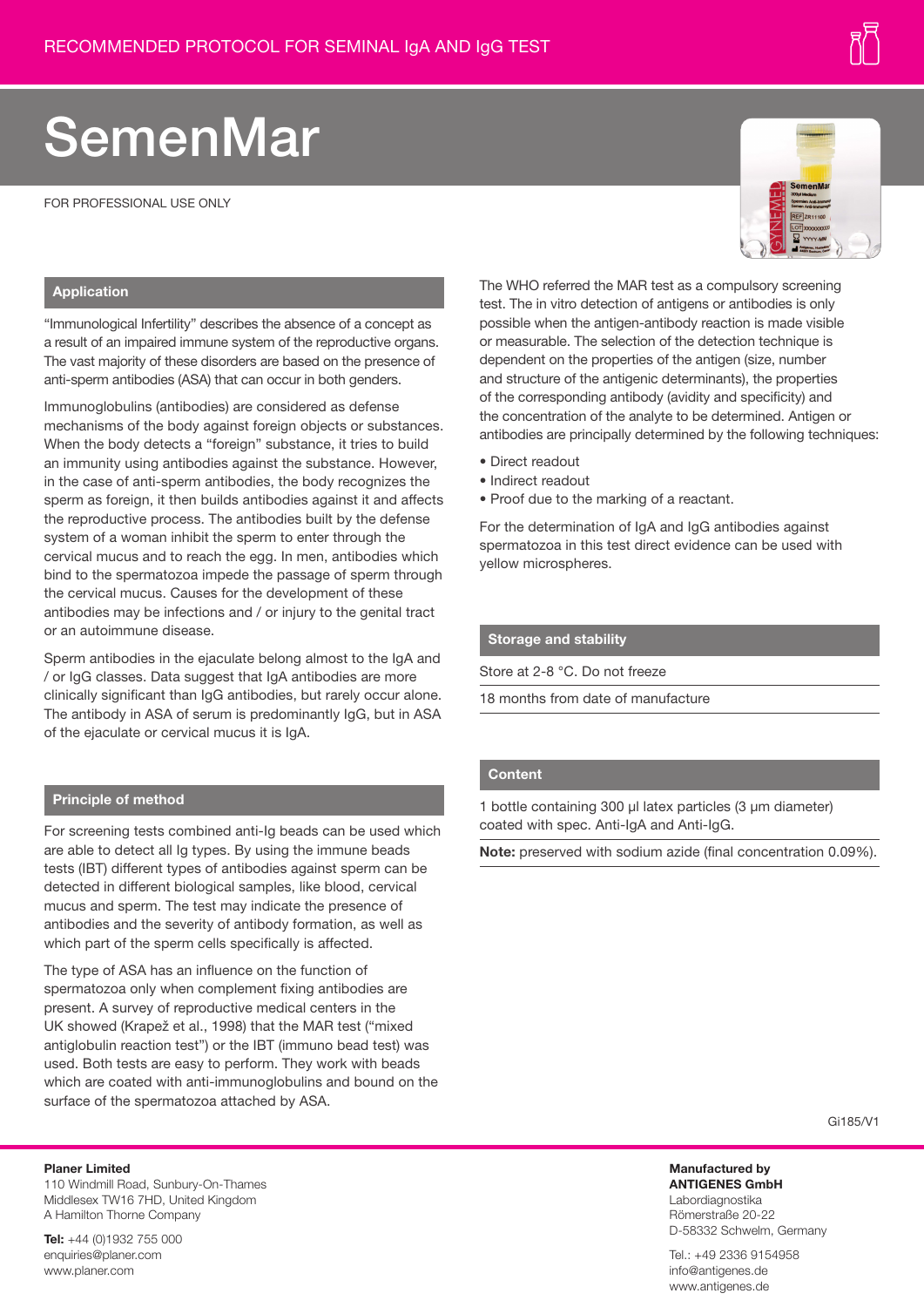# **Necessary utensils (not included)**

- Cover slips (18 x 18 mm)
- Moist chamber
- Gloves
- Light microscope, 400x-600x magnification
- Ejaculate (10 µl)
- Slides
- Paper towels
- Pipettes and tips (0.5-10 µl)

#### **Procedure (see also diagram below)**

Performing the direct testing of the IgA and IgG class in human spermatozoa.

- 1. Warm up semen sample and reagents to room temperature. Use only native ejaculate.
- 2. Pipette 3.5 µl fresh ejaculate and 3.5 µl latex particles on a glass slide (mix latex particles before).
- 3. Mix with the tips of the pipette 5x the semen sample with the latex particles.
- 4. Place a cover slip on the mixture and incubate in moist chamber.
- 5. Evaluate after 3 minutes the mixture. Examine the sample under at light microscope at 400x-600x magnification. It may be beneficial to evaluate the slide under phase contrast or dark field. If positive, the latex particles are adhered on the motile sperm. This reaction between the sperm and the latex particles indicates that antibodies are present. Count 100 sperm to determine the percentage of IgA and IgG-positive sperm. Count again after 10 minutes.

Keep the slides while waiting in a humid environment (e.g. in a culture dish containing moist filter paper).

# **Evaluation**

A suspected immunological infertility is when 10-39% of motile sperm have adhering latex particles. If 40% or more of the sperm have adhesive latex particles, an immunological infertility is very likely.

The direct IgA and IgG test can be carried out only with motile sperm. Semen samples with very low sperm concentration or a small number of motile sperm can lead to erroneous results. It is therefore recommended to count a larger number.

#### **Planer Limited**

110 Windmill Road, Sunbury-On-Thames Middlesex TW16 7HD, United Kingdom A Hamilton Thorne Company

**Tel:** +44 (0)1932 755 000 enquiries@planer.com www.planer.com

#### **Important note:**

The decision to an ART therapy should not be primarily the result of the IgA-dependent test, but could value as an additional factor beside the number of sperm, sperm motility, sperm morphology and other traits are valued.

## **Safety information / precautions**

(Please read also the safety data sheets)

- All semen samples should be considered potentially infectious. Handle all samples as though they are HIV or hepatitis infected material.
- When working with samples and reagents always wear protective clothing (gloves, gowns, eye /face protection).
- SemenIgA contains 0.1% bovine serum albumin.
- Sample slides with samples and remaining sample should be inactivated after evaluation and then discarded.

# **Diagram of the procedure of the seminal IgA and IgG test**

# 3,5 µl (IgG, IgA-Latex particles)



3,5 µl fresh, native sperm



Mix 5x latex particles with 3,5µl fresh native sperm



Gi185/V1

**Manufactured by ANTIGENES GmbH** Labordiagnostika Römerstraße 20-22 D-58332 Schwelm, Germany

Tel.: +49 2336 9154958 info@antigenes.de www.antigenes.de